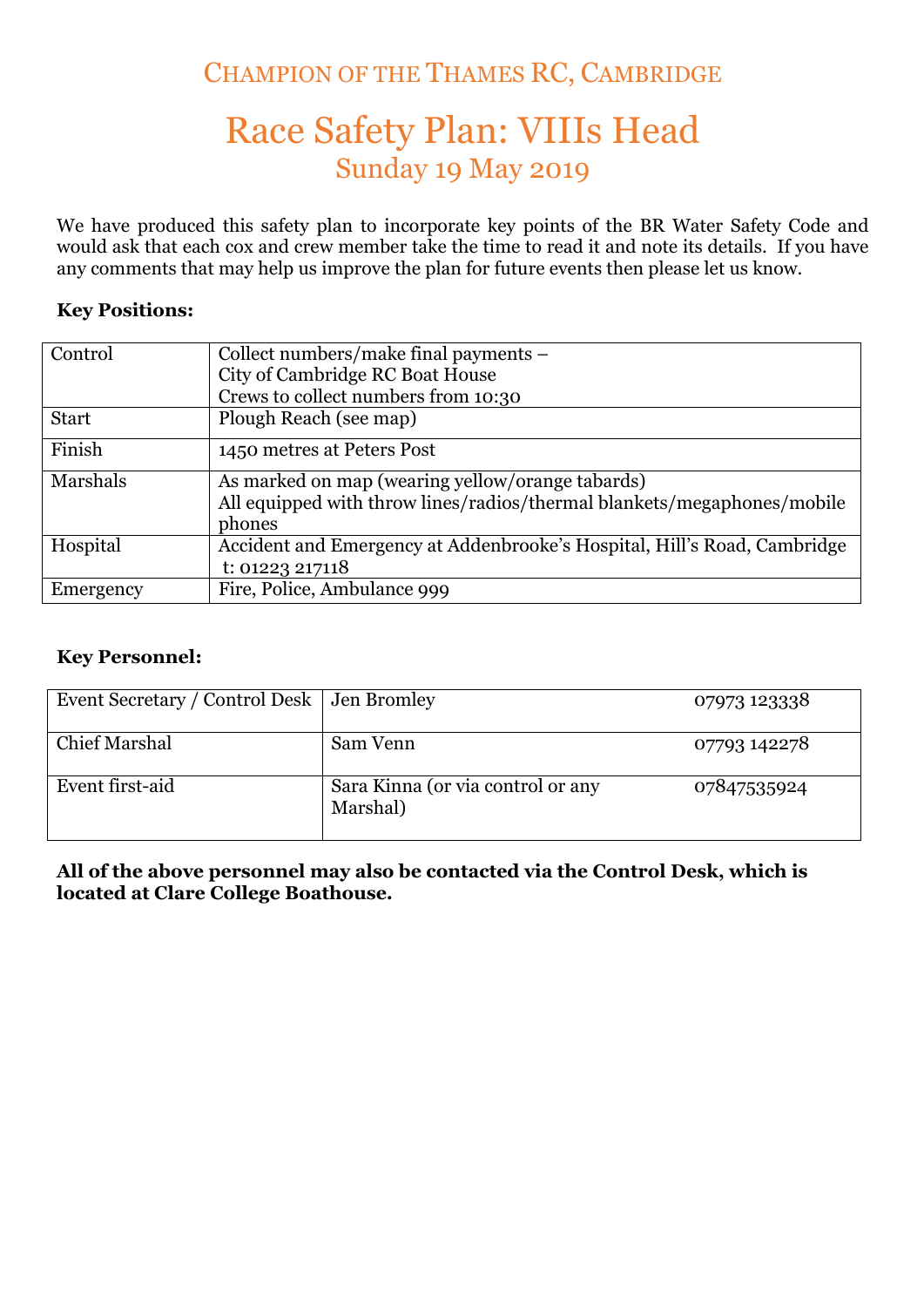## **Competitors' Responsibilities**

Champion of the Thames rowing club personnel will endeavour at all times to ensure a safe event, but all competitors must follow marshals' instructions and be alert at all times to the safety of themselves and others.

All competing Clubs have the responsibility to ensure that their crews and scullers abide by the *Row Safe: A Guide to Good Practice in Rowing*. In particular, all Clubs must ensure that:

- Inexperienced crews have experienced coxswains.
- Coaches of novice/junior crews evaluate the ability of these crews and consider whether they require an individual bank party on a bicycle, carrying a throwbag, to escort them before, during and after the race.
- Competitors are aware of the BR Rowsafe Code, the event safety plan & guide and have been instructed in capsize drill.
- Competitors are competent to take part in the event without putting other people at risk.
- Competitors are responsible for proceeding safely at all times, especially to the start and after the finish.
- The row safe guide can be found at www.britishrowing.org/publication/rowsafeleaflet

## **EQUIPMENT**

It is the responsibility of each crew to ensure that the equipment they are using is safe and compliant with the requirements of the BR Rules of Racing and *Row Safe: A Guide to Good Practice in Rowing*. In particular, spot checks will be made to check on bow balls, heel quick-release mechanisms, rudder lines and coxes' lifejackets. Boats with coxes without a suitable lifejacket or buoyancy aid will be disqualified. Boats without bow balls will also be disqualified. Random checks will be carried out on boats throughout the day, and any boat deemed unsafe will be disqualified and asked to return to its boat house with its crew.

### **SWIMMING ABILITY**

Every competitor is expected to be in good health and must be able to swim a minimum of 100 metres in their kit. The river is relatively narrow and shallow in most places, and there is good access from the bank along the majority of the river, however all crews should make due allowance for the stream and for points of the river which have increased depth or where navigation is more difficult. Please note there is restricted access to the river, and a number of moored narrowboats between the Combined Boathouse and the edge of Stourbridge Common (adjacent to Riverside – there is a high concrete wall abutting the roadside). Please take extra care when rowing through this section (approximately 300 metres) until clear of the Green Dragon Bridge.

## **JUNIORS**

Coaches of novice/junior crews must evaluate the ability of these crews and consider whether they require an individual bank party on a bicycle to escort them before, during and after the race.

#### **ACCIDENTS**

If you see an accident, give assistance if required. A marshal will take action or alert the rescue services by radio or phone as necessary. The whole course is visible to marshals, and there will be marshals with throw lines along the course. In the event of capsize please stay with your boat, check for the safety of all members of your crew and await assistance from marshals.

#### **INSURANCE**

All crews must have adequate third party insurance.

#### **HEALTH INFORMATION**

Competitors are reminded that the Cam water is likely to contain the Leptospirosis (Weil's Disease) bacterium, and should ensure that pre-existing cuts, blisters etc. are covered with a suitable waterproof dressing before going afloat. Cuts, blisters etc. sustained during the race should be thoroughly washed immediately upon return to the boathouse. Should you be unlucky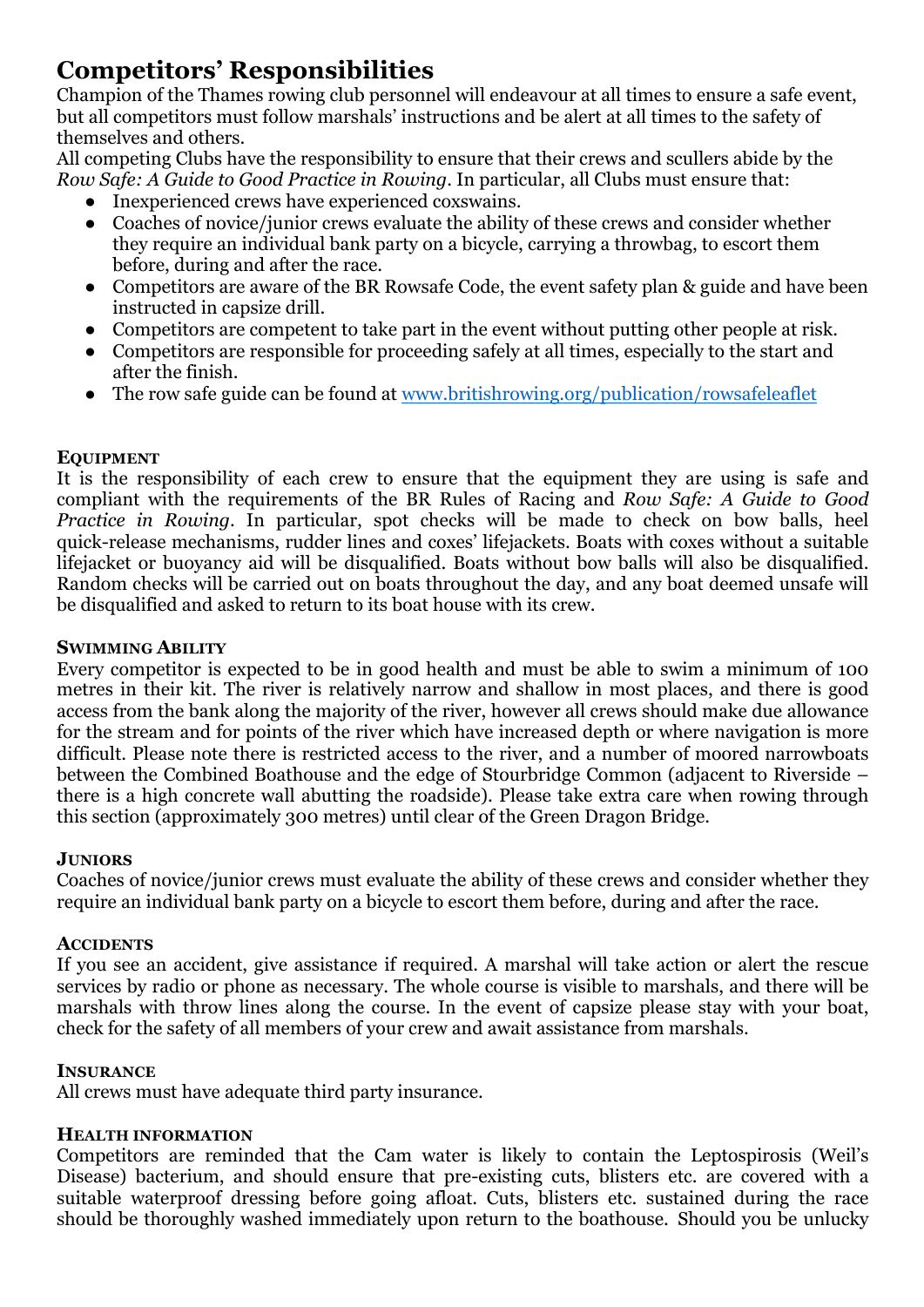enough to fall in please ensure you shower at the earliest possible opportunity (showers for visiting crews are available at the Combined Boathouse).

It is recommended that water bottles (including those with a "sports top") are placed in a waterproof plastic bag, rather than loose in the bottom of the boat, to reduce the risk of infection from drinking from a bottle which has been in contact with river water.

#### **MARSHALS**

The BR Rules of Racing (https://www.britishrowing.org/events/entering-events/rules-of-racing/) will apply. The marshals will stop the race if an unsafe situation arises.

Allow plenty of time to boat before the scheduled start time. All boats must be downstream of the Green Dragon footbridge 20 mins before the advertised start time; crews that are late *will* be turned back.

11:40 Division 1 – **All boats must be beyond Green Dragon Footbridge** 12:00 Division 1 – Race starts 13:10 Division 2 – **All boats must be beyond Green Dragon Footbridge** 13:30 Division 2 – Race starts 14:40 Division 3 – **All boats must be beyond the Green Dragon Footbridge** 15:00 Division 3 – Race starts

Marshals will be posted at regular intervals (see map) throughout the course, on both banks of the river wherever possible. Marshals will be wearing high-visibility tops, and will be equipped with radios, mobile phones, loud hailers, throw lines, and emergency foil blankets.

#### **INCIDENTS**

Report any incidents immediately to any marshal or to the control desk. In the event of an incident needing reporting to British Rowing, the Chief Marshal will liaise with the club(s) concerned and report(s) filed with British Rowing accordingly.

#### **OVERTAKING**

Every effort is made to start crews with sufficient space between them so that overtaking is unlikely to be an issue. In instances where overtaking is necessary, crews being overtaken should cede the racing line. Once an overtaking manoeuvre has started, crews must maintain station and not move across until it is clear to do so. Calls from marshals must be heeded and crews not obeying their instructions may be penalised.

#### **FAILURE TO ABIDE BY SAFETY INSTRUCTIONS**

Champion of the Thames want to run a safe event that can be enjoyed by all concerned. It is imperative that all competitors abide by instructions given to them for their safety. Failure to abide by the instructions in this document, other instructions given to competitors, or instructions given by marshals on the day, may lead to disqualification from the event.